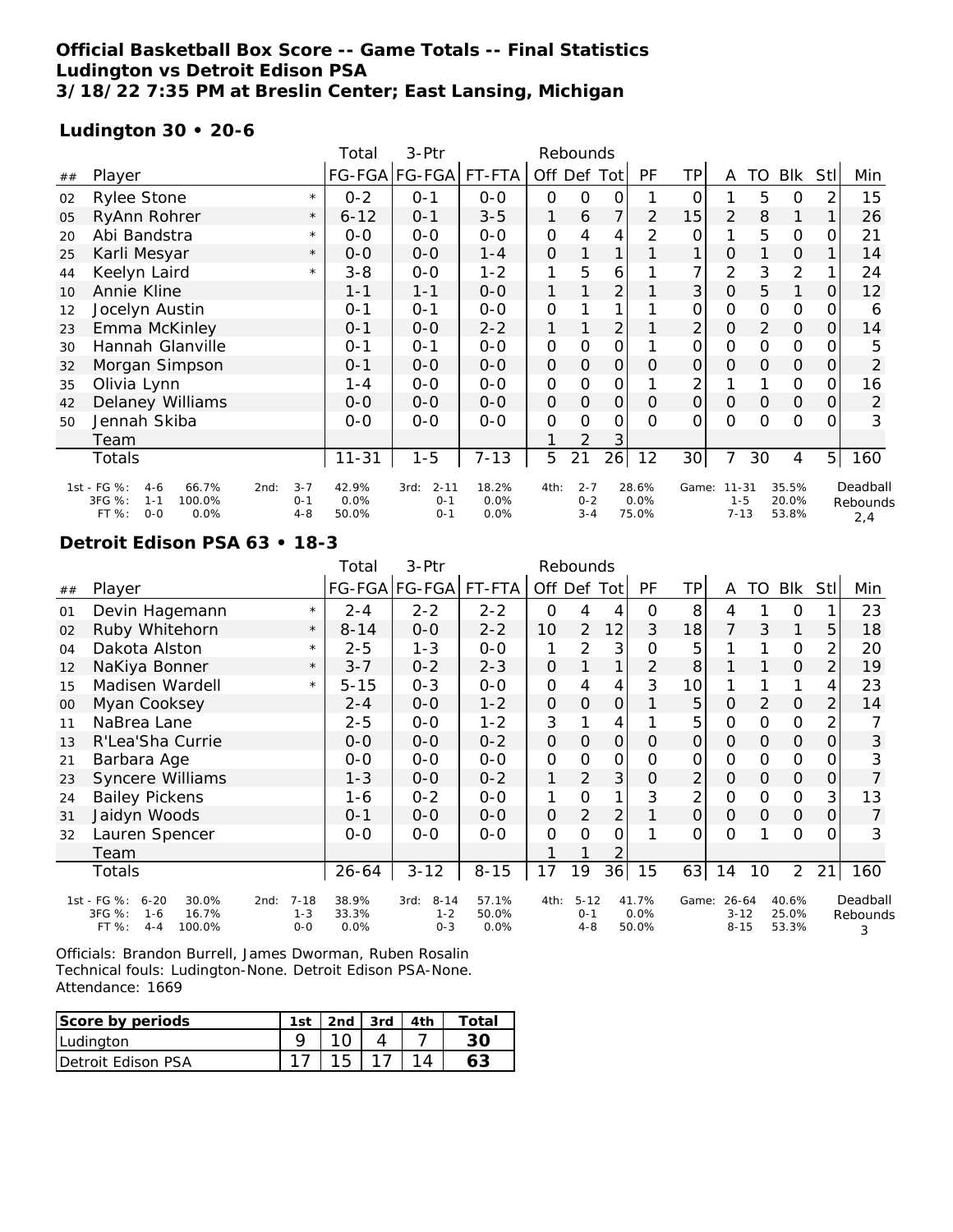# **Ludington vs Detroit Edison PSA 3/18/22 7:35 PM at Breslin Center; East Lansing, Michigan 1st PERIOD Play-by-Play (Page 1)**

| HOME TEAM: Detroit Edison PSA          | Time  | Score    |                | Margin VISITORS: Ludington        |
|----------------------------------------|-------|----------|----------------|-----------------------------------|
| TURNOVR by Ruby Whitehorn              | 07:34 |          |                |                                   |
| STEAL by Ruby Whitehorn                | 07:11 |          |                | TURNOVR by Abi Bandstra           |
| GOOD! LAYUP by Ruby Whitehorn [FB/PNT] | 07:08 | $2 - 0$  | H <sub>2</sub> |                                   |
|                                        | 06:46 |          |                | TURNOVR by Keelyn Laird           |
| GOOD! LAYUP by Madisen Wardell [PNT]   | 06:31 | $4 - 0$  | H 4            |                                   |
| ASSIST by Ruby Whitehorn               | 06:31 |          |                |                                   |
| FOUL by NaKiya Bonner (P1T1)           | 06:18 |          |                |                                   |
|                                        | 06:15 |          |                |                                   |
|                                        |       |          |                | TURNOVR by Rylee Stone            |
| MISSED JUMPER by Madisen Wardell       | 06:04 |          |                |                                   |
| REBOUND (OFF) by Ruby Whitehorn        | 06:04 |          |                |                                   |
| MISSED 3 PTR by NaKiya Bonner          | 05:58 |          |                |                                   |
| REBOUND (OFF) by Dakota Alston         | 05:58 |          |                |                                   |
| GOOD! JUMPER by Dakota Alston [PNT]    | 05:55 | $6 - 0$  | H 6            |                                   |
|                                        | 05:47 |          |                | TURNOVR by Abi Bandstra           |
| STEAL by NaKiya Bonner                 | 05:46 |          |                |                                   |
|                                        | 05:42 |          |                | FOUL by RyAnn Rohrer (P1T1)       |
| MISSED 3 PTR by Madisen Wardell        | 05:39 |          |                | REBOUND (DEF) by RyAnn Rohrer     |
|                                        | 05:29 |          |                | TURNOVR by Keelyn Laird           |
|                                        | 05:29 |          |                | SUB IN: Emma McKinley             |
|                                        | 05:29 |          |                | SUB OUT: Rylee Stone              |
| GOOD! FT SHOT by Devin Hagemann        | 05:17 | $7 - 0$  | H 7            | FOUL by Keelyn Laird (P1T2)       |
| GOOD! FT SHOT by Devin Hagemann        | 05:17 | $8-0$    | H 8            |                                   |
|                                        | 05:17 |          |                |                                   |
|                                        |       |          |                | SUB IN: Olivia Lynn               |
|                                        | 05:17 |          |                | SUB OUT: Karli Mesyar             |
|                                        | 05:11 |          |                | TURNOVR by RyAnn Rohrer           |
| STEAL by Ruby Whitehorn                | 05:09 |          |                |                                   |
| MISSED 3 PTR by NaKiya Bonner          | 05:06 |          |                |                                   |
| REBOUND (OFF) by Ruby Whitehorn        | 05:06 |          |                |                                   |
| MISSED JUMPER by Dakota Alston         | 04:54 |          |                |                                   |
| REBOUND (OFF) by Ruby Whitehorn        | 04:54 |          |                |                                   |
| MISSED LAYUP by Ruby Whitehorn         | 04:53 |          |                |                                   |
| REBOUND (OFF) by Ruby Whitehorn        | 04:53 |          |                |                                   |
| GOOD! LAYUP by Madisen Wardell [PNT]   | 04:47 | $10 - 0$ | H 10           |                                   |
| ASSIST by Ruby Whitehorn               | 04:47 |          |                |                                   |
|                                        | 04:37 |          |                | TIMEOUT 30sec                     |
| REBOUND (DEF) by NaKiya Bonner         | 04:27 |          |                | MISSED LAYUP by RyAnn Rohrer      |
| MISSED 3 PTR by Dakota Alston          | 04:16 |          |                |                                   |
| REBOUND (OFF) by Ruby Whitehorn        | 04:16 |          |                |                                   |
| GOOD! 3 PTR by Devin Hagemann          | 04:11 | $13 - 0$ | H 13           |                                   |
| ASSIST by Ruby Whitehorn               | 04:11 |          |                |                                   |
|                                        |       |          |                |                                   |
|                                        | 03:45 | $13 - 2$ | H 11           | GOOD! JUMPER by Olivia Lynn [PNT] |
|                                        | 03:45 |          |                | ASSIST by Keelyn Laird            |
| MISSED LAYUP by NaKiya Bonner          | 03:31 |          |                | REBOUND (DEF) by Keelyn Laird     |
|                                        | 03:19 |          |                | TIMEOUT MEDIA                     |
| SUB IN: Myan Cooksey                   | 03:19 |          |                | SUB IN: Annie Kline               |
| SUB IN: Bailey Pickens                 | 03:19 |          |                | SUB OUT: Keelyn Laird             |
| SUB OUT: NaKiya Bonner                 | 03:19 |          |                |                                   |
| SUB OUT: Dakota Alston                 | 03:19 |          |                |                                   |
|                                        | 03:17 | $13 - 4$ | H 9            | GOOD! LAYUP by RyAnn Rohrer [PNT] |
|                                        | 03:17 |          |                | ASSIST by Abi Bandstra            |
|                                        | 02:58 |          |                | FOUL by Annie Kline (P1T3)        |
| GOOD! LAYUP by Madisen Wardell [PNT]   | 02:50 | $15 - 4$ | H 11           |                                   |
| ASSIST by Ruby Whitehorn               | 02:50 |          |                |                                   |
|                                        | 02:32 | $15 - 7$ | H 8            | GOOD! 3 PTR by Annie Kline        |
|                                        | 02:32 |          |                | ASSIST by Olivia Lynn             |
| MISSED LAYUP by Devin Hagemann         | 02:22 |          |                | REBOUND (DEF) by Abi Bandstra     |
|                                        | 02:13 |          |                | TURNOVR by Annie Kline            |
|                                        |       |          |                |                                   |
|                                        | 02:13 |          |                | SUB IN: Rylee Stone               |
|                                        | 02:13 |          |                | SUB OUT: Abi Bandstra             |
| TURNOVR by Myan Cooksey                | 01:59 |          |                |                                   |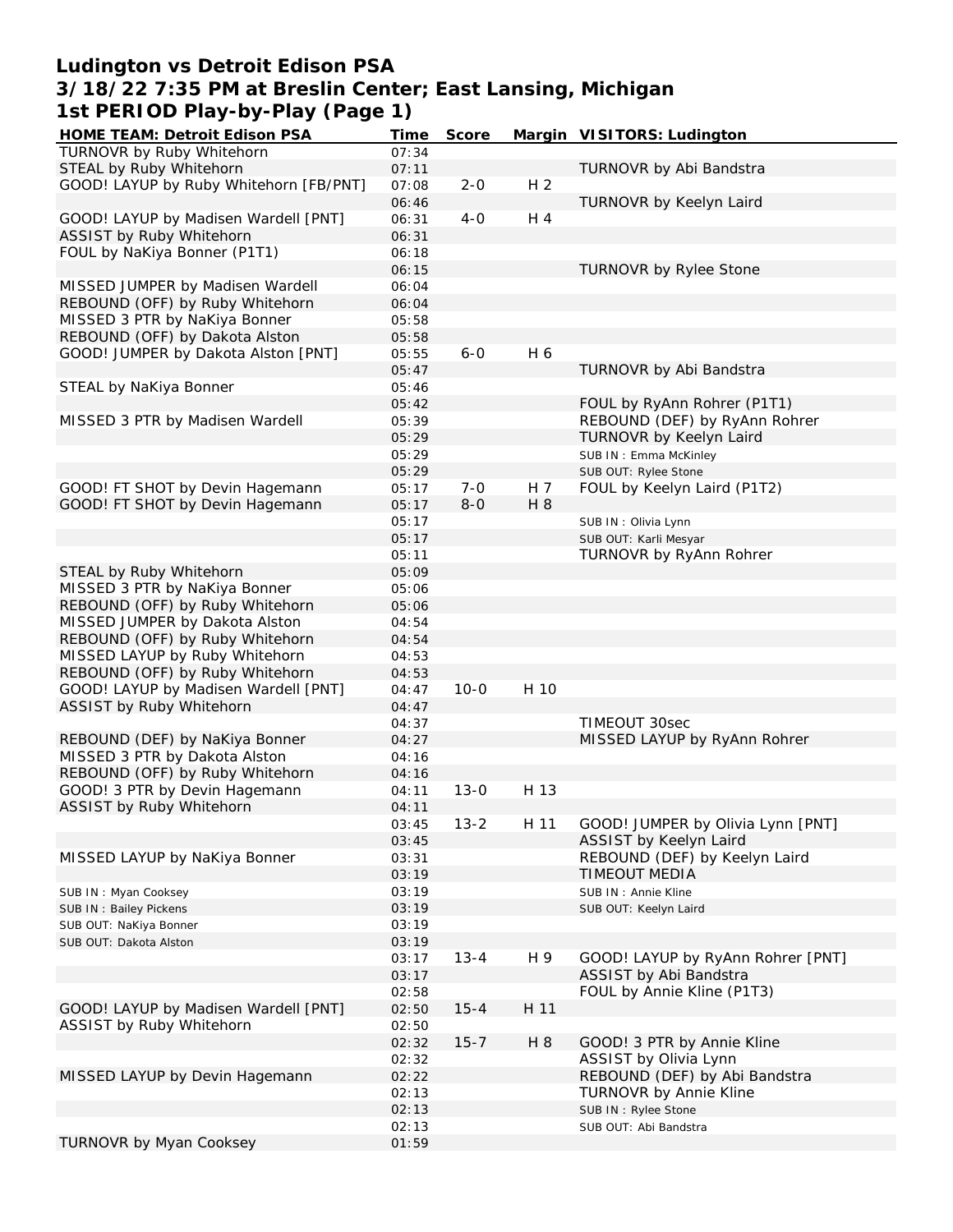# **Ludington vs Detroit Edison PSA 3/18/22 7:35 PM at Breslin Center; East Lansing, Michigan 1st PERIOD Play-by-Play (Page 2)**

| HOME TEAM: Detroit Edison PSA   | Time  | Score  |     | Margin VISITORS: Ludington         |
|---------------------------------|-------|--------|-----|------------------------------------|
| BLOCK by Ruby Whitehorn         | 01:46 |        |     | MISSED LAYUP by RyAnn Rohrer       |
|                                 | 01:46 |        |     | REBOUND (OFF) by (TEAM)            |
| SUB IN: NaKiya Bonner           | 01:46 |        |     |                                    |
| SUB OUT: Devin Hagemann         | 01:46 |        |     |                                    |
|                                 | 01:41 | $15-9$ | H 6 | GOOD! JUMPER by RyAnn Rohrer [PNT] |
|                                 | 01:41 |        |     | <b>ASSIST by Rylee Stone</b>       |
| MISSED JUMPER by Bailey Pickens | 01:32 |        |     | REBOUND (DEF) by (TEAM)            |
|                                 | 01:30 |        |     | SUB IN: Keelyn Laird               |
|                                 | 01:30 |        |     | SUB OUT: Emma McKinley             |
| FOUL by Myan Cooksey (P1T2)     | 01:21 |        |     |                                    |
|                                 | 01:18 |        |     | <b>TURNOVR by RyAnn Rohrer</b>     |
| STEAL by Madisen Wardell        | 01:17 |        |     |                                    |
| MISSED LAYUP by Ruby Whitehorn  | 01:13 |        |     | REBOUND (DEF) by (DEADBALL)        |
| FOUL by Ruby Whitehorn (P1T3)   | 01:12 |        |     |                                    |
| SUB IN: Syncere Williams        | 01:11 |        |     |                                    |
| SUB IN: NaBrea Lane             | 01:11 |        |     |                                    |
| SUB OUT: Ruby Whitehorn         | 01:11 |        |     |                                    |
| SUB OUT: Madisen Wardell        | 01:11 |        |     |                                    |
|                                 | 01:02 |        |     | TURNOVR by RyAnn Rohrer            |
| MISSED JUMPER by Bailey Pickens | 00:34 |        |     | REBOUND (DEF) by Keelyn Laird      |
|                                 | 00:24 |        |     | TURNOVR by Rylee Stone             |
| STEAL by NaBrea Lane            | 00:23 |        |     |                                    |
| GOOD! FT SHOT by NaKiya Bonner  | 00:21 | $16-9$ | H 7 | FOUL by Karli Mesyar (P1T4)        |
| GOOD! FT SHOT by NaKiya Bonner  | 00:21 | $17-9$ | H 8 |                                    |
|                                 | 00:21 |        |     | SUB IN: Karli Mesyar               |
|                                 | 00:21 |        |     | SUB IN: Abi Bandstra               |
|                                 | 00:21 |        |     | SUB OUT: Annie Kline               |
|                                 | 00:21 |        |     | SUB OUT: Olivia Lynn               |
| <b>STEAL by Bailey Pickens</b>  | 00:11 |        |     | <b>TURNOVR by RyAnn Rohrer</b>     |
| MISSED 3 PTR by Bailey Pickens  | 00:02 |        |     |                                    |
| REBOUND (OFF) by NaBrea Lane    | 00:02 |        |     |                                    |
| MISSED JUMPER by NaBrea Lane    | 00:00 |        |     | REBOUND (DEF) by (DEADBALL)        |
|                                 |       |        |     |                                    |

Detroit Edison PSA 17, Ludington 9

|                                              | In. | Off | 2nd -                | Fast |           |                         |
|----------------------------------------------|-----|-----|----------------------|------|-----------|-------------------------|
| 1st period-only Paint T/O Chance Break Bench |     |     |                      |      |           |                         |
| Ludington 6 2 2 0                            |     |     |                      |      | $5 -$     | Score tied - 0 times.   |
| Detroit Edison PSA 10                        |     |     | $12 \quad 7 \quad 2$ |      | $\bigcap$ | Lead changed - 0 times. |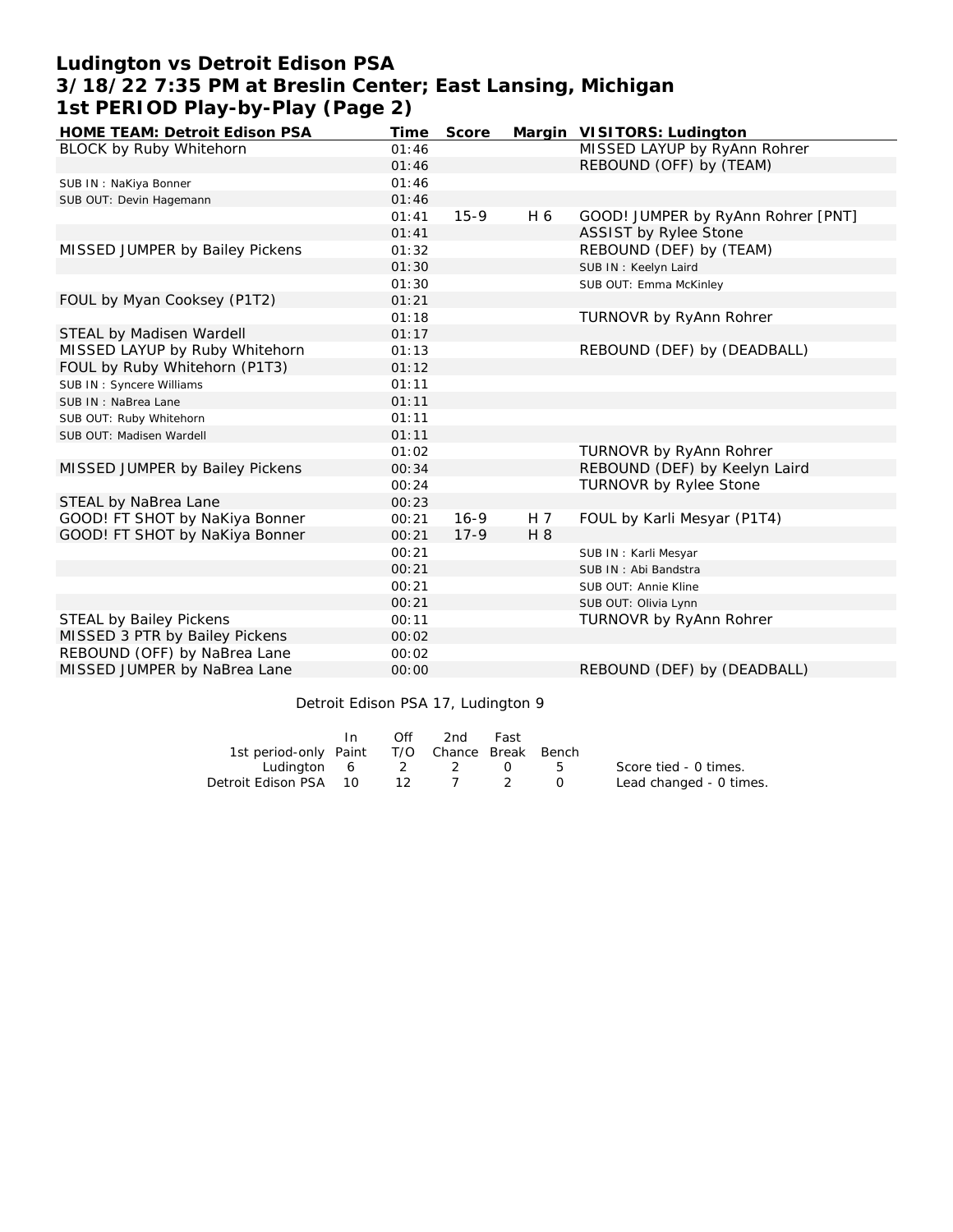## **Ludington vs Detroit Edison PSA 3/18/22 7:35 PM at Breslin Center; East Lansing, Michigan 2nd PERIOD Play-by-Play (Page 1)**

| <b>HOME TEAM: Detroit Edison PSA</b>  | Time  | Score     |                | Margin VISITORS: Ludington        |
|---------------------------------------|-------|-----------|----------------|-----------------------------------|
| FOUL by Ruby Whitehorn (P2T4)         | 07:53 | $17 - 10$ | H <sub>7</sub> | GOOD! FT SHOT by Keelyn Laird     |
| REBOUND (DEF) by Dakota Alston        | 07:53 |           |                | MISSED FT SHOT by Keelyn Laird    |
| SUB IN: Myan Cooksey                  | 07:53 |           |                |                                   |
| SUB OUT: Ruby Whitehorn               | 07:53 |           |                |                                   |
| MISSED JUMPER by NaKiya Bonner        | 07:45 |           |                | REBOUND (DEF) by Abi Bandstra     |
|                                       | 07:32 | $17 - 12$ | H 5            | GOOD! LAYUP by RyAnn Rohrer [PNT] |
|                                       | 07:32 |           |                | ASSIST by Keelyn Laird            |
| TURNOVR by Madisen Wardell            | 07:10 |           |                |                                   |
|                                       | 07:09 |           |                | STEAL by Rylee Stone              |
|                                       | 06:59 |           |                | MISSED JUMPER by Keelyn Laird     |
|                                       | 06:59 |           |                | REBOUND (OFF) by RyAnn Rohrer     |
|                                       | 06:57 | $17 - 14$ | H 3            | GOOD! LAYUP by RyAnn Rohrer [PNT] |
| MISSED JUMPER by Madisen Wardell      | 06:21 |           |                | REBOUND (DEF) by Karli Mesyar     |
| REBOUND (DEF) by Dakota Alston        | 06:08 |           |                | MISSED JUMPER by RyAnn Rohrer     |
| TURNOVR by Dakota Alston              |       |           |                |                                   |
|                                       | 06:06 |           |                |                                   |
|                                       | 06:06 |           |                | SUB IN: Emma McKinley             |
|                                       | 06:06 |           |                | SUB OUT: Rylee Stone              |
|                                       | 06:02 | $17 - 16$ | H <sub>1</sub> | GOOD! LAYUP by Keelyn Laird [PNT] |
|                                       | 06:02 |           |                | ASSIST by RyAnn Rohrer            |
| MISSED JUMPER by Madisen Wardell      | 05:48 |           |                | REBOUND (DEF) by Abi Bandstra     |
| REBOUND (DEF) by Madisen Wardell      | 05:34 |           |                | MISSED JUMPER by Keelyn Laird     |
| GOOD! JUMPER by Madisen Wardell [PNT] | 05:25 | $19 - 16$ | H 3            |                                   |
| TIMEOUT 30sec                         | 05:23 |           |                |                                   |
| SUB IN: Bailey Pickens                | 05:23 |           |                | SUB IN: Olivia Lynn               |
| SUB OUT: Myan Cooksey                 | 05:23 |           |                | SUB OUT: Karli Mesyar             |
|                                       | 04:49 |           |                | TURNOVR by RyAnn Rohrer           |
|                                       | 04:49 |           |                | SUB IN : Annie Kline              |
|                                       | 04:49 |           |                | SUB OUT: Abi Bandstra             |
| GOOD! 3 PTR by Dakota Alston          | 04:42 | $22 - 16$ | H 6            |                                   |
| ASSIST by Devin Hagemann              | 04:42 |           |                |                                   |
| FOUL by Bailey Pickens (P1T5)         | 04:24 |           |                | MISSED FT SHOT by RyAnn Rohrer    |
|                                       | 04:24 |           |                | REBOUND (OFF) by (DEADBALL)       |
|                                       | 04:24 | $22 - 17$ | H 5            | GOOD! FT SHOT by RyAnn Rohrer     |
|                                       | 04:24 |           |                | SUB IN : Rylee Stone              |
|                                       | 04:24 |           |                | SUB OUT: RyAnn Rohrer             |
| MISSED JUMPER by Madisen Wardell      | 04:09 |           |                | REBOUND (DEF) by Keelyn Laird     |
|                                       | 03:58 |           |                | TURNOVR by Rylee Stone            |
| STEAL by NaKiya Bonner                | 03:57 |           |                |                                   |
| GOOD! LAYUP by NaKiya Bonner [FB/PNT] | 03:55 | $24 - 17$ | H 7            |                                   |
|                                       | 03:38 |           |                | TURNOVR by Rylee Stone            |
| TIMEOUT MEDIA                         |       |           |                |                                   |
|                                       | 03:38 |           |                |                                   |
| SUB IN: Ruby Whitehorn                | 03:38 |           |                | SUB IN: RyAnn Rohrer              |
| SUB OUT: NaKiya Bonner                | 03:38 |           |                | SUB OUT: Emma McKinley            |
| MISSED 3 PTR by Dakota Alston         | 03:29 |           |                |                                   |
| REBOUND (OFF) by Ruby Whitehorn       | 03:29 |           |                |                                   |
| GOOD! LAYUP by Madisen Wardell [PNT]  | 03:22 | $26 - 17$ | H 9            |                                   |
| ASSIST by Ruby Whitehorn              | 03:22 |           |                |                                   |
| FOUL by Madisen Wardell (P1T6)        | 03:09 |           |                |                                   |
| SUB IN: NaKiya Bonner                 | 03:09 |           |                | SUB IN: Emma McKinley             |
| SUB OUT: Ruby Whitehorn               | 03:09 |           |                | SUB OUT: Keelyn Laird             |
|                                       | 02:55 |           |                | TURNOVR by RyAnn Rohrer           |
| STEAL by Dakota Alston                | 02:54 |           |                |                                   |
| GOOD! LAYUP by NaKiya Bonner [FB/PNT] | 02:50 | $28 - 17$ | H 11           |                                   |
| ASSIST by Dakota Alston               | 02:50 |           |                |                                   |
|                                       | 02:42 |           |                | <b>TURNOVR by Annie Kline</b>     |
| STEAL by Devin Hagemann               | 02:41 |           |                |                                   |
| MISSED 3 PTR by Bailey Pickens        | 02:37 |           |                | REBOUND (DEF) by RyAnn Rohrer     |
|                                       | 02:26 |           |                | TURNOVR by Emma McKinley          |
| STEAL by Dakota Alston                | 02:25 |           |                |                                   |
| GOOD! JUMPER by Bailey Pickens        | 02:19 | $30 - 17$ | H 13           |                                   |
|                                       |       |           |                |                                   |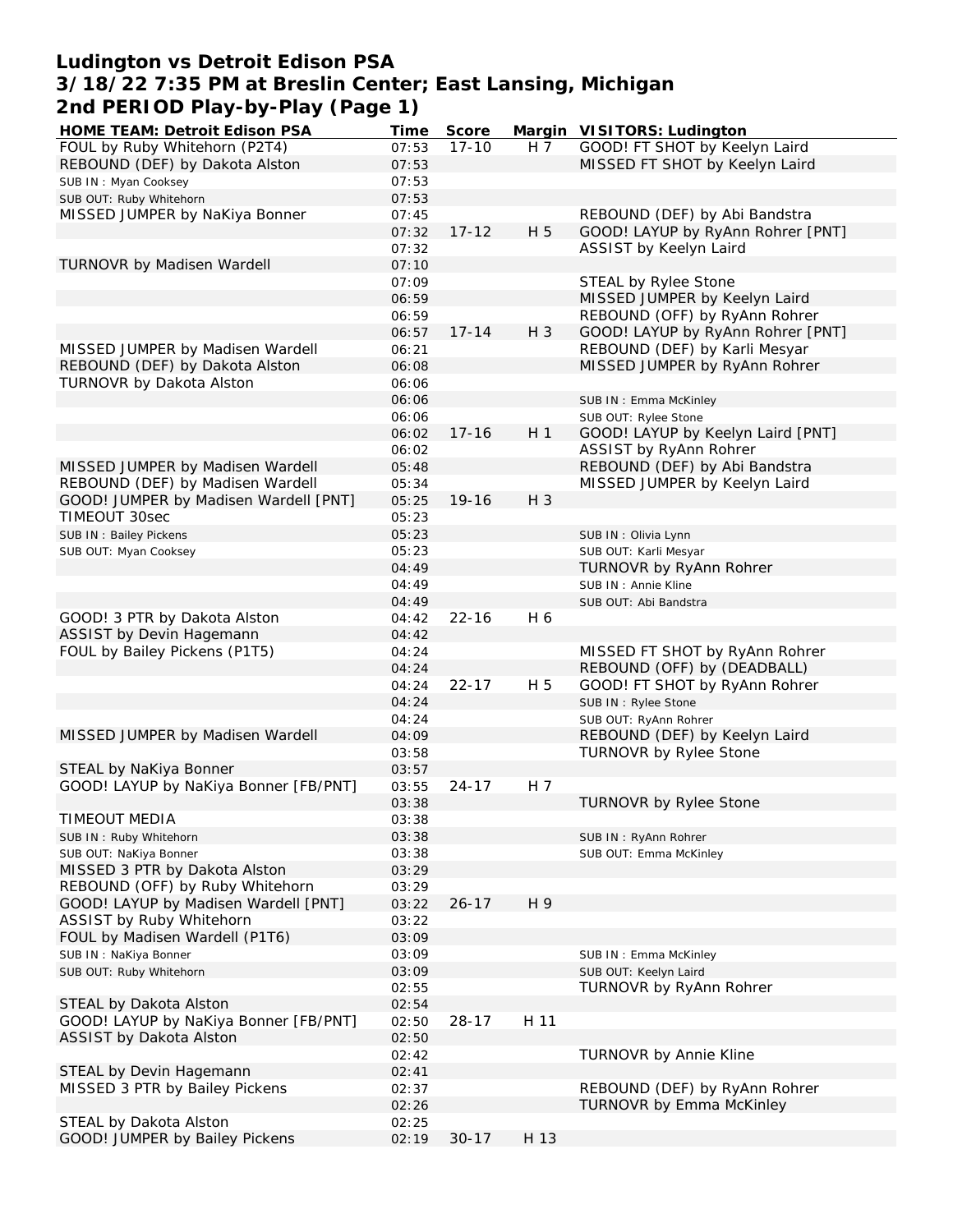# **Ludington vs Detroit Edison PSA 3/18/22 7:35 PM at Breslin Center; East Lansing, Michigan 2nd PERIOD Play-by-Play (Page 2)**

| <b>HOME TEAM: Detroit Edison PSA</b> | Time  | Score     |      | Margin VISITORS: Ludington     |
|--------------------------------------|-------|-----------|------|--------------------------------|
| ASSIST by Devin Hagemann             | 02:19 |           |      |                                |
| FOUL by NaKiya Bonner (P2T7)         | 01:47 | $30 - 18$ | H 12 | GOOD! FT SHOT by RyAnn Rohrer  |
|                                      | 01:47 | $30 - 19$ | H 11 | GOOD! FT SHOT by RyAnn Rohrer  |
| SUB IN: Ruby Whitehorn               | 01:47 |           |      | SUB IN: Keelyn Laird           |
| SUB OUT: NaKiya Bonner               | 01:47 |           |      | SUB IN: Abi Bandstra           |
|                                      | 01:47 |           |      | SUB IN: Karli Mesyar           |
|                                      | 01:47 |           |      | SUB OUT: Rylee Stone           |
|                                      | 01:47 |           |      | SUB OUT: Olivia Lynn           |
|                                      | 01:47 |           |      | SUB OUT: Annie Kline           |
| MISSED JUMPER by Madisen Wardell     | 01:34 |           |      |                                |
| REBOUND (OFF) by Ruby Whitehorn      | 01:34 |           |      |                                |
| GOOD! LAYUP by Ruby Whitehorn [PNT]  | 01:30 | $32 - 19$ | H 13 |                                |
| REBOUND (DEF) by Devin Hagemann      | 01:19 |           |      | MISSED 3 PTR by RyAnn Rohrer   |
| MISSED JUMPER by Devin Hagemann      | 01:13 |           |      |                                |
| REBOUND (OFF) by Bailey Pickens      | 01:13 |           |      |                                |
| MISSED JUMPER by Madisen Wardell     | 01:02 |           |      | REBOUND (DEF) by RyAnn Rohrer  |
| FOUL by Bailey Pickens (P2T8)        | 00:32 |           |      | MISSED FT SHOT by Karli Mesyar |
|                                      | 00:32 |           |      | REBOUND (OFF) by (DEADBALL)    |
| REBOUND (DEF) by Madisen Wardell     | 00:32 |           |      | MISSED FT SHOT by Karli Mesyar |
| SUB IN: Myan Cooksey                 | 00:32 |           |      |                                |
| SUB OUT: Bailey Pickens              | 00:32 |           |      |                                |
| MISSED LAYUP by Ruby Whitehorn       | 00:00 |           |      |                                |
| REBOUND (OFF) by Ruby Whitehorn      | 00:00 |           |      |                                |
| MISSED LAYUP by Ruby Whitehorn       | 00:00 |           |      | BLOCK by Keelyn Laird          |
|                                      | 00:00 |           |      | REBOUND (DEF) by (DEADBALL)    |

Detroit Edison PSA 32, Ludington 19

|                                              | In | Off | 2nd | Fast |                  |                         |
|----------------------------------------------|----|-----|-----|------|------------------|-------------------------|
| 2nd period-only Paint T/O Chance Break Bench |    |     |     |      |                  |                         |
| Ludinaton 6 4 2 0                            |    |     |     |      | $\left( \right)$ | Score tied - 0 times.   |
| Detroit Edison PSA 10                        |    | 11  | 4   | 4    | $\sim$ 2         | Lead changed - 0 times. |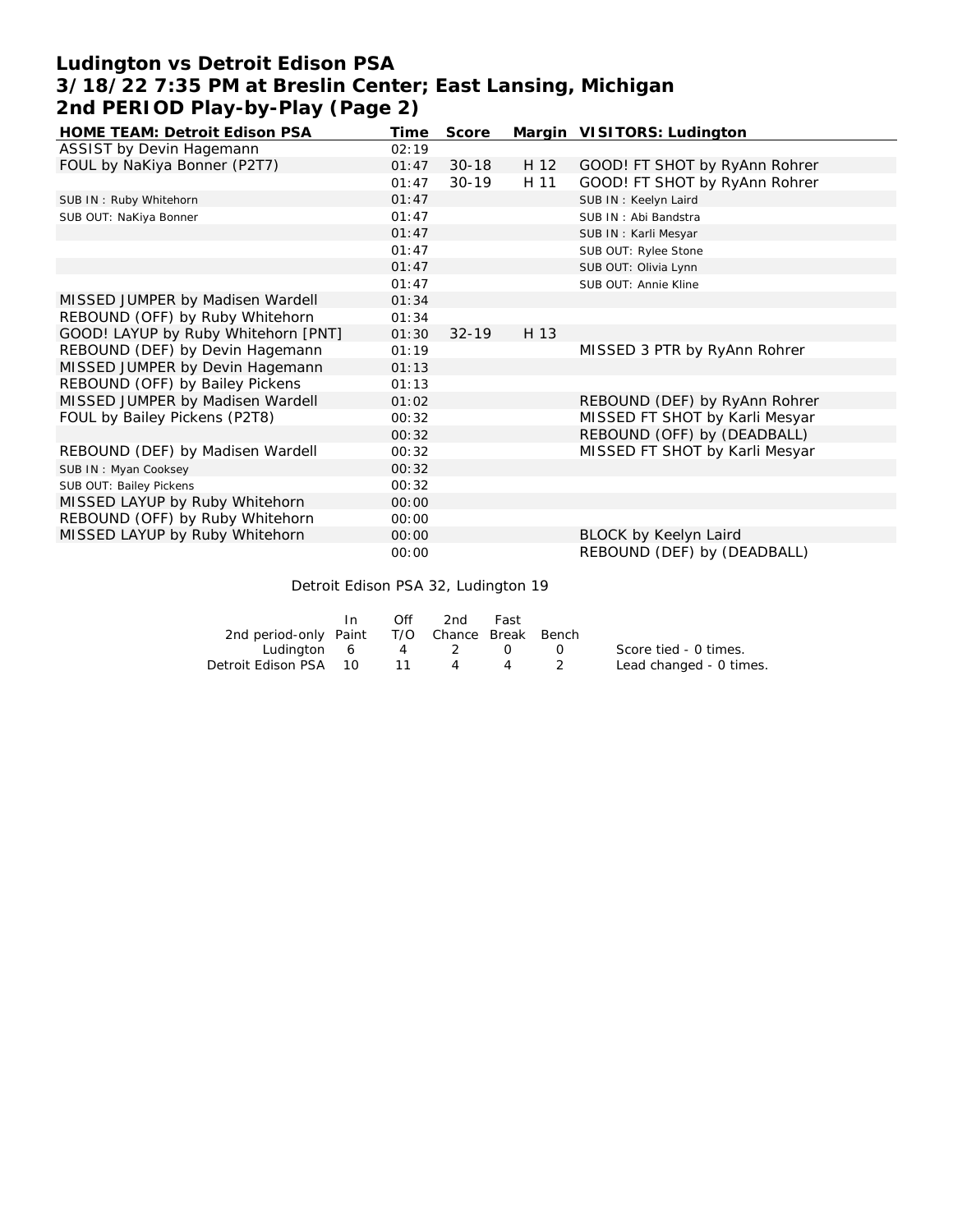## **Ludington vs Detroit Edison PSA 3/18/22 7:35 PM at Breslin Center; East Lansing, Michigan 3rd PERIOD Play-by-Play (Page 1)**

| HOME TEAM: Detroit Edison PSA         | Time  | Score     |      | Margin VISITORS: Ludington        |
|---------------------------------------|-------|-----------|------|-----------------------------------|
| TURNOVR by Devin Hagemann             | 07:52 |           |      |                                   |
|                                       | 07:51 |           |      | STEAL by Karli Mesyar             |
|                                       | 07:43 | $32 - 21$ | H 11 | GOOD! LAYUP by RyAnn Rohrer [PNT] |
| GOOD! LAYUP by Ruby Whitehorn [PNT]   | 07:28 | $34 - 21$ | H 13 |                                   |
| ASSIST by NaKiya Bonner               | 07:28 |           |      |                                   |
|                                       |       |           |      |                                   |
| REBOUND (DEF) by Madisen Wardell      | 07:13 |           |      | MISSED LAYUP by RyAnn Rohrer      |
| SUB IN: Myan Cooksey                  | 06:53 |           |      |                                   |
| SUB OUT: Madisen Wardell              | 06:53 |           |      |                                   |
| TURNOVR by Ruby Whitehorn             | 06:41 |           |      |                                   |
|                                       | 06:40 |           |      | STEAL by RyAnn Rohrer             |
| REBOUND (DEF) by Devin Hagemann       | 06:35 |           |      | MISSED JUMPER by Rylee Stone      |
| SUB IN: Madisen Wardell               | 06:24 |           |      |                                   |
| SUB OUT: Myan Cooksey                 | 06:24 |           |      |                                   |
|                                       |       |           |      |                                   |
| TURNOVR by Ruby Whitehorn             | 06:16 |           |      | STEAL by Rylee Stone              |
|                                       | 06:08 |           |      | TURNOVR by Abi Bandstra           |
| STEAL by Madisen Wardell              | 06:07 |           |      |                                   |
| GOOD! 3 PTR by Devin Hagemann         | 05:56 | $37 - 21$ | H 16 |                                   |
| ASSIST by Madisen Wardell             | 05:56 |           |      |                                   |
|                                       | 05:35 |           |      | TURNOVR by Karli Mesyar           |
| TURNOVR by NaKiya Bonner              | 05:25 |           |      |                                   |
|                                       | 05:23 |           |      | STEAL by Keelyn Laird             |
| REBOUND (DEF) by Ruby Whitehorn       | 05:10 |           |      | MISSED JUMPER by RyAnn Rohrer     |
|                                       |       |           |      |                                   |
| MISSED JUMPER by Madisen Wardell      | 04:41 |           |      | REBOUND (DEF) by (TEAM)           |
| SUB IN: Myan Cooksey                  | 04:39 |           |      | SUB IN: Emma McKinley             |
| SUB IN: Bailey Pickens                | 04:39 |           |      | SUB OUT: Rylee Stone              |
| SUB OUT: Madisen Wardell              | 04:39 |           |      |                                   |
| SUB OUT: Devin Hagemann               | 04:39 |           |      |                                   |
|                                       | 04:25 |           |      | TURNOVR by Abi Bandstra           |
| STEAL by Bailey Pickens               | 04:24 |           |      |                                   |
| MISSED LAYUP by Bailey Pickens        | 04:20 |           |      |                                   |
| REBOUND (OFF) by Ruby Whitehorn       | 04:20 |           |      |                                   |
|                                       |       |           |      |                                   |
| GOOD! LAYUP by Ruby Whitehorn [PNT]   | 04:16 | $39 - 21$ | H 18 |                                   |
|                                       | 04:11 |           |      | TIMEOUT TEAM                      |
|                                       | 04:11 |           |      | SUB IN: Olivia Lynn               |
|                                       | 04:11 |           |      | SUB OUT: Karli Mesyar             |
|                                       | 04:00 |           |      | TURNOVR by RyAnn Rohrer           |
| STEAL by Ruby Whitehorn               | 03:59 |           |      |                                   |
| GOOD! LAYUP by NaKiya Bonner [FB/PNT] | 03:57 | $41 - 21$ | H 20 |                                   |
| ASSIST by Ruby Whitehorn              | 03:57 |           |      |                                   |
| MISSED FT SHOT by NaKiya Bonner       | 03:57 |           |      | FOUL by RyAnn Rohrer (P2T1)       |
|                                       |       |           |      |                                   |
|                                       | 03:57 |           |      | REBOUND (DEF) by Keelyn Laird     |
|                                       | 03:37 |           |      | MISSED LAYUP by Keelyn Laird      |
|                                       | 03:37 |           |      | REBOUND (OFF) by Emma McKinley    |
| REBOUND (DEF) by Ruby Whitehorn       | 03:34 |           |      | MISSED LAYUP by Emma McKinley     |
| MISSED JUMPER by Ruby Whitehorn       | 03:29 |           |      | REBOUND (DEF) by Keelyn Laird     |
| FOUL by Bailey Pickens (P3T1)         | 03:25 |           |      |                                   |
| SUB IN: Madisen Wardell               | 03:25 |           |      | SUB IN: Annie Kline               |
| SUB IN: Syncere Williams              | 03:25 |           |      | SUB OUT: Abi Bandstra             |
|                                       |       |           |      |                                   |
| SUB IN: Devin Hagemann                | 03:25 |           |      |                                   |
| SUB OUT: NaKiya Bonner                | 03:25 |           |      |                                   |
| SUB OUT: Dakota Alston                | 03:25 |           |      |                                   |
| SUB OUT: Bailey Pickens               | 03:25 |           |      |                                   |
|                                       | 03:24 |           |      | TURNOVR by RyAnn Rohrer           |
| STEAL by Ruby Whitehorn               | 03:23 |           |      |                                   |
| GOOD! LAYUP by Myan Cooksey [FB/PNT]  | 03:22 | $43 - 21$ | H 22 |                                   |
| ASSIST by Ruby Whitehorn              | 03:22 |           |      |                                   |
|                                       |       |           |      | TURNOVR by Emma McKinley          |
|                                       | 03:12 |           |      |                                   |
| STEAL by Madisen Wardell              | 03:10 |           |      |                                   |
| GOOD! LAYUP by Ruby Whitehorn [PNT]   | 02:53 | $45 - 21$ | H 24 |                                   |
|                                       | 02:32 |           |      | TURNOVR by Olivia Lynn            |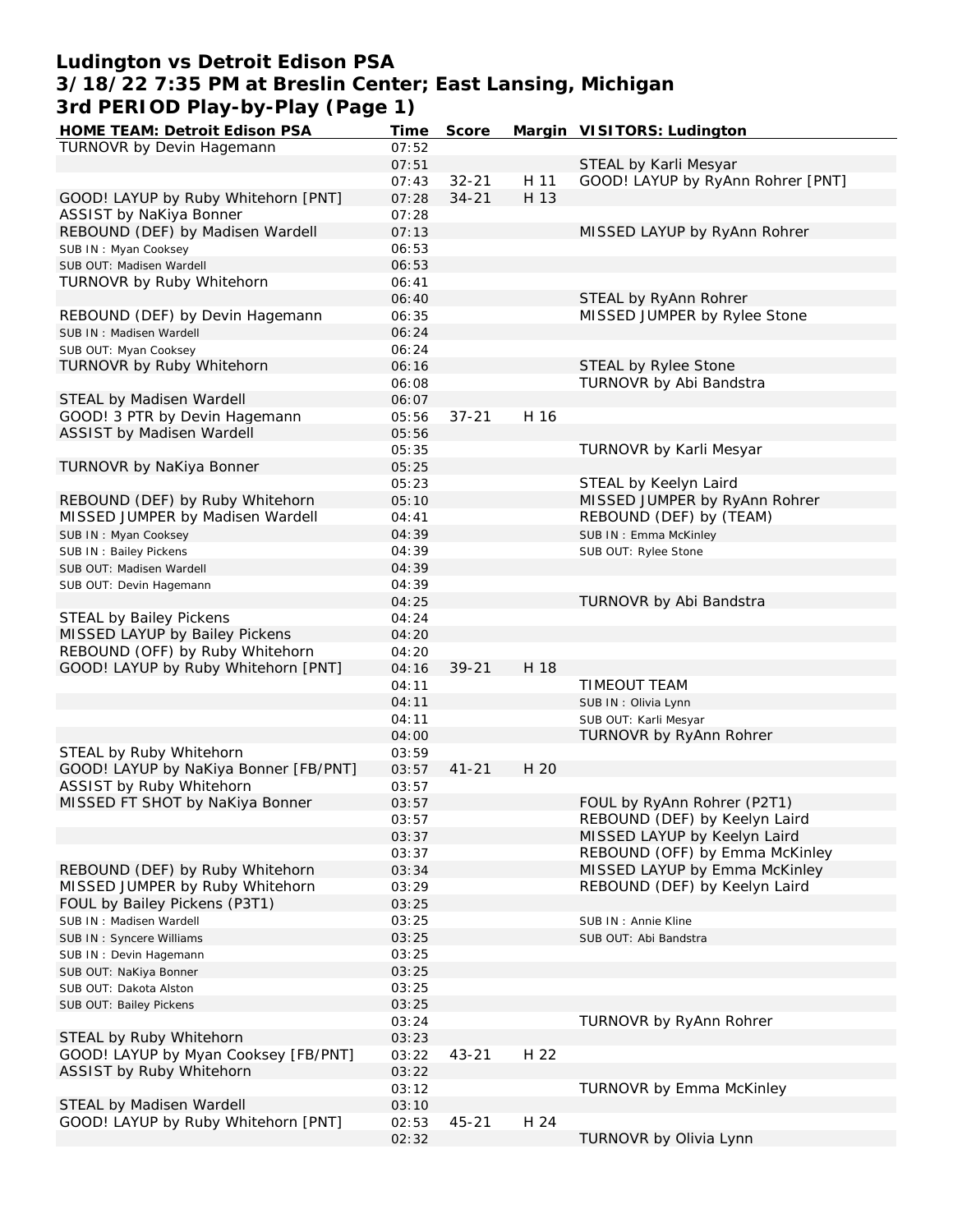# **Ludington vs Detroit Edison PSA 3/18/22 7:35 PM at Breslin Center; East Lansing, Michigan 3rd PERIOD Play-by-Play (Page 2)**

| HOME TEAM: Detroit Edison PSA        | Time  | Score     |      | Margin VISITORS: Ludington        |
|--------------------------------------|-------|-----------|------|-----------------------------------|
| STEAL by Madisen Wardell             | 02:31 |           |      |                                   |
| MISSED FT SHOT by Syncere Williams   | 02:27 |           |      | FOUL by Olivia Lynn (P1T2)        |
| REBOUND (OFF) by (DEADBALL)          | 02:27 |           |      |                                   |
| MISSED FT SHOT by Syncere Williams   | 02:27 |           |      | REBOUND (DEF) by RyAnn Rohrer     |
|                                      | 02:27 |           |      | SUB IN: Abi Bandstra              |
|                                      | 02:27 |           |      | SUB OUT: Emma McKinley            |
| <b>BLOCK by Madisen Wardell</b>      | 01:59 |           |      | MISSED JUMPER by Olivia Lynn      |
| REBOUND (DEF) by Syncere Williams    | 01:57 |           |      |                                   |
| MISSED JUMPER by Myan Cooksey        | 01:45 |           |      | <b>BLOCK by Annie Kline</b>       |
|                                      | 01:43 |           |      | REBOUND (DEF) by Abi Bandstra     |
|                                      | 01:39 |           |      | TURNOVR by Keelyn Laird           |
| STEAL by Myan Cooksey                | 01:38 |           |      |                                   |
|                                      | 01:38 |           |      | FOUL by Abi Bandstra (P1T3)       |
| GOOD! JUMPER by Ruby Whitehorn [PNT] | 01:33 | $47 - 21$ | H 26 |                                   |
| ASSIST by Devin Hagemann             | 01:33 |           |      |                                   |
| REBOUND (DEF) by Devin Hagemann      | 01:17 |           |      | MISSED JUMPER by Olivia Lynn      |
| MISSED LAYUP by Myan Cooksey         | 00:58 |           |      | BLOCK by Keelyn Laird             |
|                                      | 00:57 |           |      | REBOUND (DEF) by RyAnn Rohrer     |
|                                      | 00:47 |           |      | MISSED LAYUP by Keelyn Laird      |
|                                      | 00:47 |           |      | REBOUND (OFF) by Annie Kline      |
|                                      | 00:36 | $47 - 23$ | H 24 | GOOD! LAYUP by RyAnn Rohrer [PNT] |
| FOUL by Ruby Whitehorn (P3T2)        | 00:36 |           |      | MISSED FT SHOT by RyAnn Rohrer    |
| REBOUND (DEF) by Madisen Wardell     | 00:36 |           |      |                                   |
| SUB IN: Jaidyn Woods                 | 00:36 |           |      | SUB IN: Rylee Stone               |
| SUB IN: Bailey Pickens               | 00:36 |           |      | SUB IN: Karli Mesyar              |
| SUB OUT: Ruby Whitehorn              | 00:36 |           |      | SUB OUT: Annie Kline              |
| SUB OUT: Myan Cooksey                | 00:36 |           |      | SUB OUT: Abi Bandstra             |
|                                      | 00:29 |           |      | FOUL by Rylee Stone (P1T4)        |
| MISSED 3 PTR by Madisen Wardell      | 00:25 |           |      | REBOUND (DEF) by (DEADBALL)       |
| FOUL by NaBrea Lane (P1T3)           | 00:24 |           |      |                                   |
| SUB IN: NaBrea Lane                  | 00:24 |           |      |                                   |
| SUB OUT: Syncere Williams            | 00:24 |           |      |                                   |
| REBOUND (DEF) by Devin Hagemann      | 00:12 |           |      | MISSED 3 PTR by Rylee Stone       |
| GOOD! LAYUP by NaBrea Lane [PNT]     | 00:01 | 49-23     | H 26 |                                   |
| ASSIST by Devin Hagemann             | 00:01 |           |      |                                   |

#### Detroit Edison PSA 49, Ludington 23

|                                              | In. | Off | 2nd | Fast |                  |                         |
|----------------------------------------------|-----|-----|-----|------|------------------|-------------------------|
| 3rd period-only Paint T/O Chance Break Bench |     |     |     |      |                  |                         |
| Ludington 4 2 2 0                            |     |     |     |      | $\left( \right)$ | Score tied - 0 times.   |
| Detroit Edison PSA 14                        |     | 13. |     |      |                  | Lead changed - 0 times. |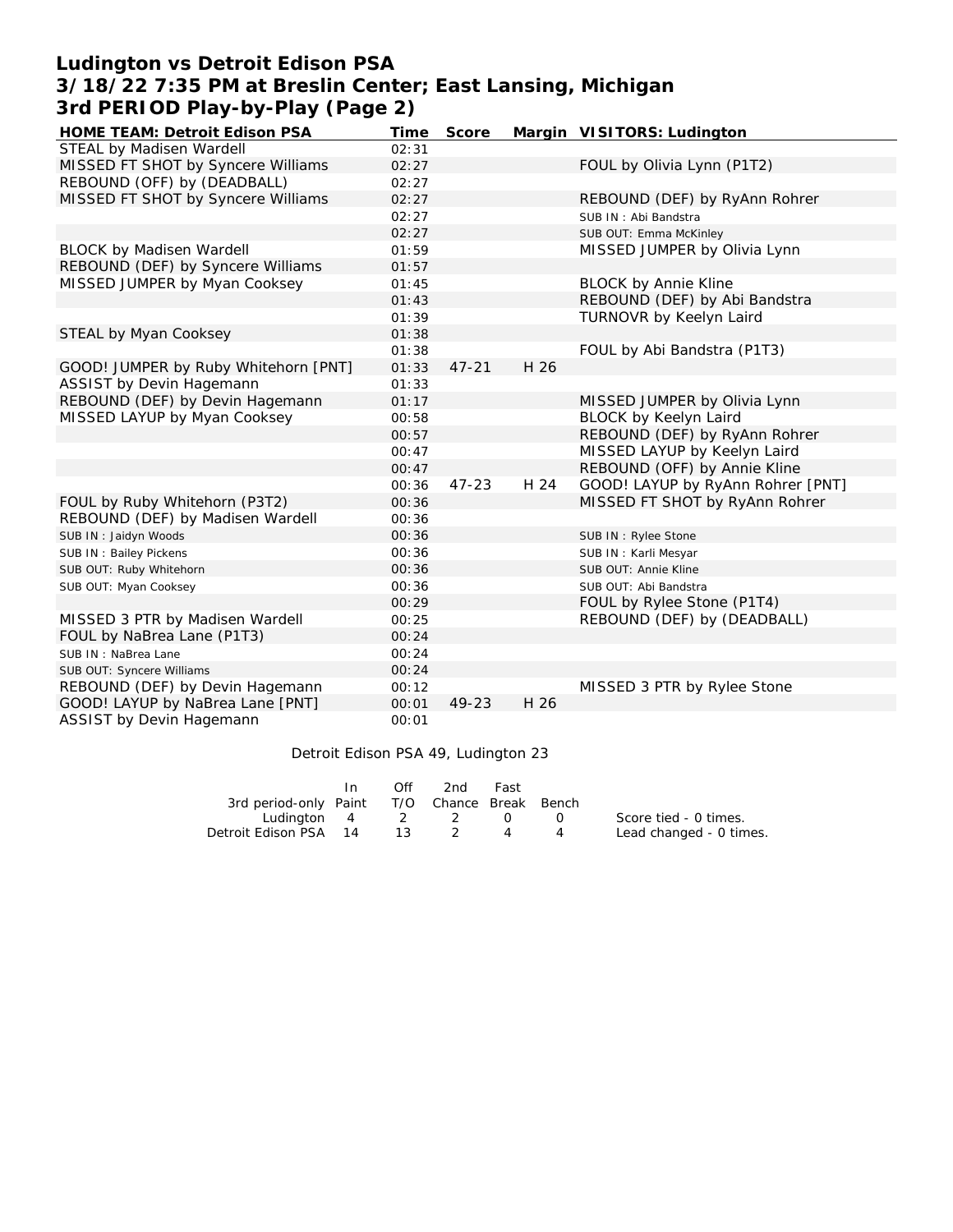## **Ludington vs Detroit Edison PSA 3/18/22 7:35 PM at Breslin Center; East Lansing, Michigan 4th PERIOD Play-by-Play (Page 1)**

| HOME TEAM: Detroit Edison PSA          | Time  | Score     |      | Margin VISITORS: Ludington         |
|----------------------------------------|-------|-----------|------|------------------------------------|
| MISSED 3 PTR by Madisen Wardell        | 07:45 |           |      | REBOUND (DEF) by RyAnn Rohrer      |
|                                        | 07:36 |           |      | TURNOVR by Abi Bandstra            |
| MISSED LAYUP by Ruby Whitehorn         | 07:17 |           |      |                                    |
|                                        |       |           |      |                                    |
| REBOUND (OFF) by Ruby Whitehorn        | 07:17 |           |      |                                    |
| GOOD! LAYUP by Ruby Whitehorn [PNT]    | 07:13 | $51 - 23$ | H 28 |                                    |
| FOUL by Madisen Wardell (P2T4)         | 07:01 |           |      |                                    |
|                                        | 06:58 |           |      | TURNOVR by Rylee Stone             |
| STEAL by Ruby Whitehorn                | 06:54 |           |      |                                    |
| GOOD! LAYUP by Ruby Whitehorn [FB/PNT] | 06:51 | 53-23     | H 30 |                                    |
|                                        |       |           |      |                                    |
|                                        | 06:32 | 53-25     | H 28 | GOOD! JUMPER by Keelyn Laird [PNT] |
|                                        | 06:32 |           |      | ASSIST by RyAnn Rohrer             |
| GOOD! FT SHOT by Ruby Whitehorn        | 06:05 | 54-25     | H 29 | FOUL by Abi Bandstra (P2T5)        |
| GOOD! FT SHOT by Ruby Whitehorn        | 06:05 | 55-25     | H 30 |                                    |
|                                        | 06:05 |           |      | SUB IN : Jocelyn Austin            |
|                                        |       |           |      |                                    |
|                                        | 06:05 |           |      | SUB OUT: Rylee Stone               |
| FOUL by Madisen Wardell (P3T5)         | 05:58 | $55 - 26$ | H 29 | GOOD! FT SHOT by Karli Mesyar      |
| REBOUND (DEF) by Jaidyn Woods          | 05:58 |           |      | MISSED FT SHOT by Karli Mesyar     |
| SUB IN: Jaidyn Woods                   | 05:58 |           |      |                                    |
| SUB IN: Bailey Pickens                 | 05:58 |           |      |                                    |
|                                        | 05:58 |           |      |                                    |
| SUB IN: Syncere Williams               |       |           |      |                                    |
| SUB IN : NaBrea Lane                   | 05:58 |           |      |                                    |
| SUB IN: Myan Cooksey                   | 05:58 |           |      |                                    |
| SUB OUT: Ruby Whitehorn                | 05:58 |           |      |                                    |
| SUB OUT: Madisen Wardell               | 05:58 |           |      |                                    |
|                                        | 05:58 |           |      |                                    |
| SUB OUT: NaKiya Bonner                 |       |           |      |                                    |
| SUB OUT: Dakota Alston                 | 05:58 |           |      |                                    |
| SUB OUT: Devin Hagemann                | 05:58 |           |      |                                    |
| <b>TURNOVR by Myan Cooksey</b>         | 05:47 |           |      |                                    |
|                                        | 05:31 |           |      | MISSED LAYUP by Keelyn Laird       |
|                                        | 05:31 |           |      | REBOUND (OFF) by Keelyn Laird      |
|                                        |       |           |      |                                    |
|                                        | 05:29 | 55-28     | H 27 | GOOD! LAYUP by Keelyn Laird [PNT]  |
| MISSED LAYUP by NaBrea Lane            | 04:56 |           |      | BLOCK by RyAnn Rohrer              |
| REBOUND (OFF) by (TEAM)                | 04:55 |           |      |                                    |
|                                        | 04:55 |           |      | SUB IN: Jennah Skiba               |
|                                        | 04:55 |           |      | SUB IN: Hannah Glanville           |
|                                        | 04:55 |           |      |                                    |
|                                        |       |           |      | SUB IN: Olivia Lynn                |
|                                        | 04:55 |           |      | SUB IN : Annie Kline               |
|                                        | 04:55 |           |      | SUB OUT: RyAnn Rohrer              |
|                                        | 04:55 |           |      | SUB OUT: Abi Bandstra              |
|                                        | 04:55 |           |      | SUB OUT: Keelyn Laird              |
|                                        | 04:55 |           |      | SUB OUT: Karli Mesyar              |
|                                        |       |           |      | REBOUND (DEF) by Annie Kline       |
| MISSED JUMPER by Syncere Williams      | 04:47 |           |      |                                    |
|                                        | 04:22 |           |      | TURNOVR by Annie Kline             |
| STEAL by Myan Cooksey                  | 04:21 |           |      |                                    |
| GOOD! LAYUP by Myan Cooksey [FB/PNT]   | 04:18 | 57-28     | H 29 |                                    |
| REBOUND (DEF) by Syncere Williams      | 03:59 |           |      | MISSED LAYUP by Olivia Lynn        |
|                                        |       |           |      | FOUL by Hannah Glanville (P1T6)    |
|                                        | 03:50 |           |      |                                    |
| TIMEOUT MEDIA                          | 03:50 |           |      |                                    |
| MISSED JUMPER by Syncere Williams      | 03:42 |           |      |                                    |
| REBOUND (OFF) by NaBrea Lane           | 03:42 |           |      |                                    |
| GOOD! FT SHOT by NaBrea Lane           | 03:40 | 58-28     | H 30 |                                    |
| MISSED FT SHOT by NaBrea Lane          | 03:40 |           |      |                                    |
|                                        |       |           |      |                                    |
| REBOUND (OFF) by Syncere Williams      | 03:40 |           |      |                                    |
| GOOD! LAYUP by Syncere Williams [PNT]  | 03:37 | 60-28     | H 32 |                                    |
|                                        | 03:12 |           |      | TURNOVR by Annie Kline             |
| <b>STEAL by Bailey Pickens</b>         | 03:10 |           |      |                                    |
| MISSED FT SHOT by Myan Cooksey         | 02:47 |           |      | FOUL by Jocelyn Austin (P1T7)      |
|                                        |       |           |      |                                    |
| REBOUND (OFF) by (DEADBALL)            | 02:47 |           |      |                                    |
| GOOD! FT SHOT by Myan Cooksey          | 02:47 | $61 - 28$ | H 33 |                                    |
| SUB IN: R'Lea'Sha Currie               | 02:47 |           |      |                                    |
| SUB IN: Barbara Age                    | 02:47 |           |      |                                    |
| SUB IN : Lauren Spencer                | 02:47 |           |      |                                    |
|                                        |       |           |      |                                    |
| SUB OUT: Bailey Pickens                | 02:47 |           |      |                                    |
| SUB OUT: Syncere Williams              | 02:47 |           |      |                                    |
| SUB OUT: Myan Cooksey                  | 02:47 |           |      |                                    |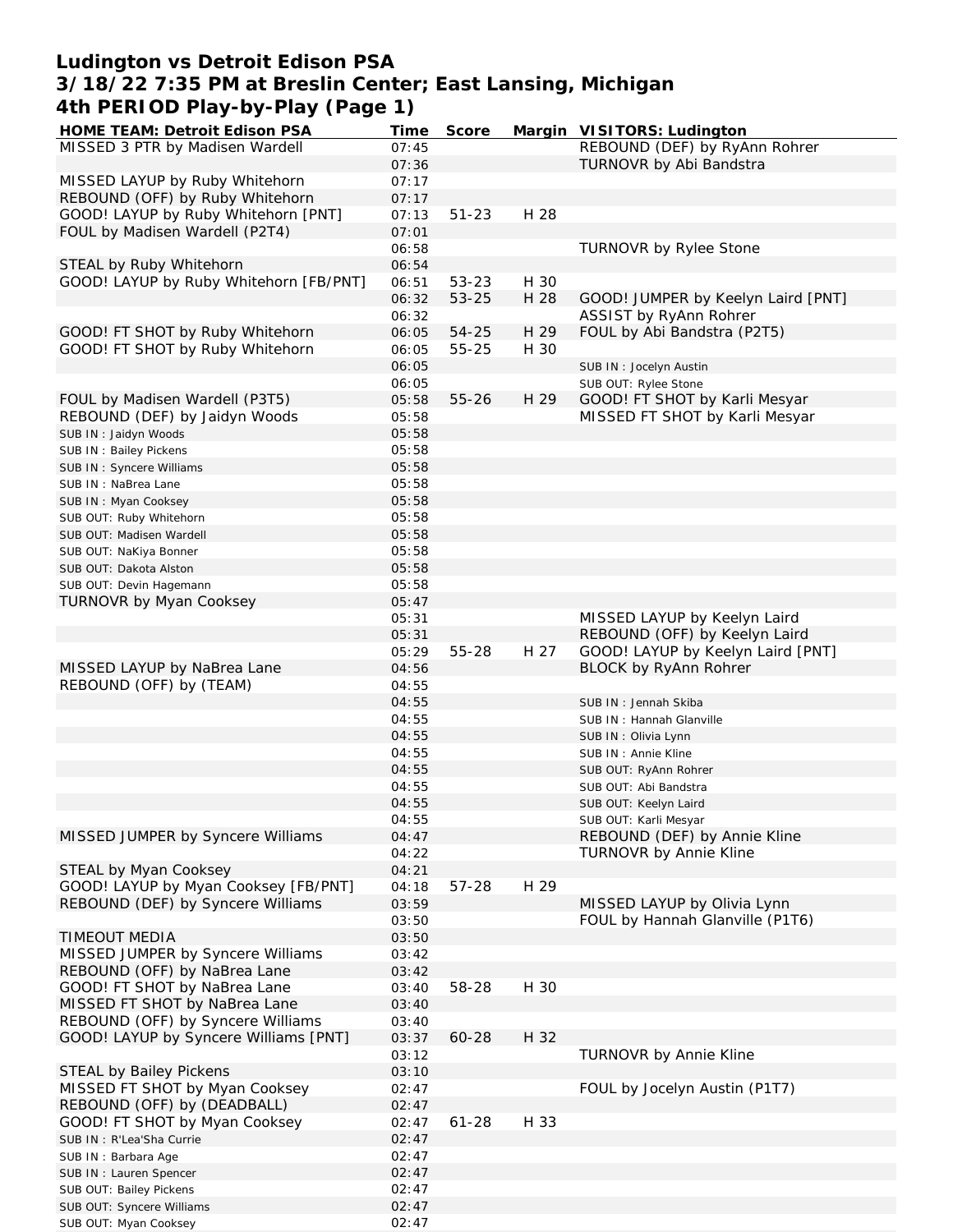# **Ludington vs Detroit Edison PSA 3/18/22 7:35 PM at Breslin Center; East Lansing, Michigan 4th PERIOD Play-by-Play (Page 2)**

| HOME TEAM: Detroit Edison PSA      | Time  | Score |      | Margin VISITORS: Ludington       |
|------------------------------------|-------|-------|------|----------------------------------|
| STEAL by NaBrea Lane               | 02:34 |       |      |                                  |
| MISSED LAYUP by NaBrea Lane        | 02:32 |       |      |                                  |
| REBOUND (OFF) by NaBrea Lane       | 02:32 |       |      |                                  |
| GOOD! LAYUP by NaBrea Lane [PNT]   | 02:30 | 63-28 | H 35 |                                  |
|                                    | 02:23 |       |      | <b>TIMEOUT TEAM</b>              |
|                                    | 02:23 |       |      | SUB IN: Delaney Williams         |
|                                    | 02:23 |       |      | SUB IN: Morgan Simpson           |
|                                    | 02:23 |       |      | SUB IN: Emma McKinley            |
|                                    | 02:23 |       |      | SUB OUT: Jennah Skiba            |
|                                    | 02:23 |       |      | SUB OUT: Olivia Lynn             |
|                                    | 02:23 |       |      | SUB OUT: Annie Kline             |
| REBOUND (DEF) by Jaidyn Woods      | 02:11 |       |      | MISSED 3 PTR by Hannah Glanville |
| MISSED LAYUP by Jaidyn Woods       | 02:01 |       |      | REBOUND (DEF) by Jocelyn Austin  |
| REBOUND (DEF) by NaBrea Lane       | 01:41 |       |      | MISSED JUMPER by Morgan Simpson  |
| MISSED FT SHOT by R'Lea'Sha Currie | 01:14 |       |      | FOUL by Emma McKinley (P1T8)     |
| REBOUND (OFF) by (DEADBALL)        | 01:14 |       |      |                                  |
| MISSED FT SHOT by R'Lea'Sha Currie | 01:14 |       |      | REBOUND (DEF) by Emma McKinley   |
| REBOUND (DEF) by (TEAM)            | 00:54 |       |      | MISSED 3 PTR by Jocelyn Austin   |
| <b>TURNOVR by Lauren Spencer</b>   | 00:27 |       |      |                                  |
| FOUL by Jaidyn Woods (P1T6)        | 00:18 |       |      |                                  |
| FOUL by Lauren Spencer (P1T7)      | 00:05 | 63-29 | H 34 | GOOD! FT SHOT by Emma McKinley   |
|                                    | 00:05 | 63-30 | H 33 | GOOD! FT SHOT by Emma McKinley   |

Detroit Edison PSA 63, Ludington 30

|                                              | In. | Off | 2nd | Fast |          |                         |
|----------------------------------------------|-----|-----|-----|------|----------|-------------------------|
| 4th period-only Paint T/O Chance Break Bench |     |     |     |      |          |                         |
| Ludinaton 4 4 2 0                            |     |     |     |      | $\sim$ 2 | Score tied - 0 times.   |
| Detroit Edison PSA 10                        |     | -9  |     |      | - 8      | Lead changed - 0 times. |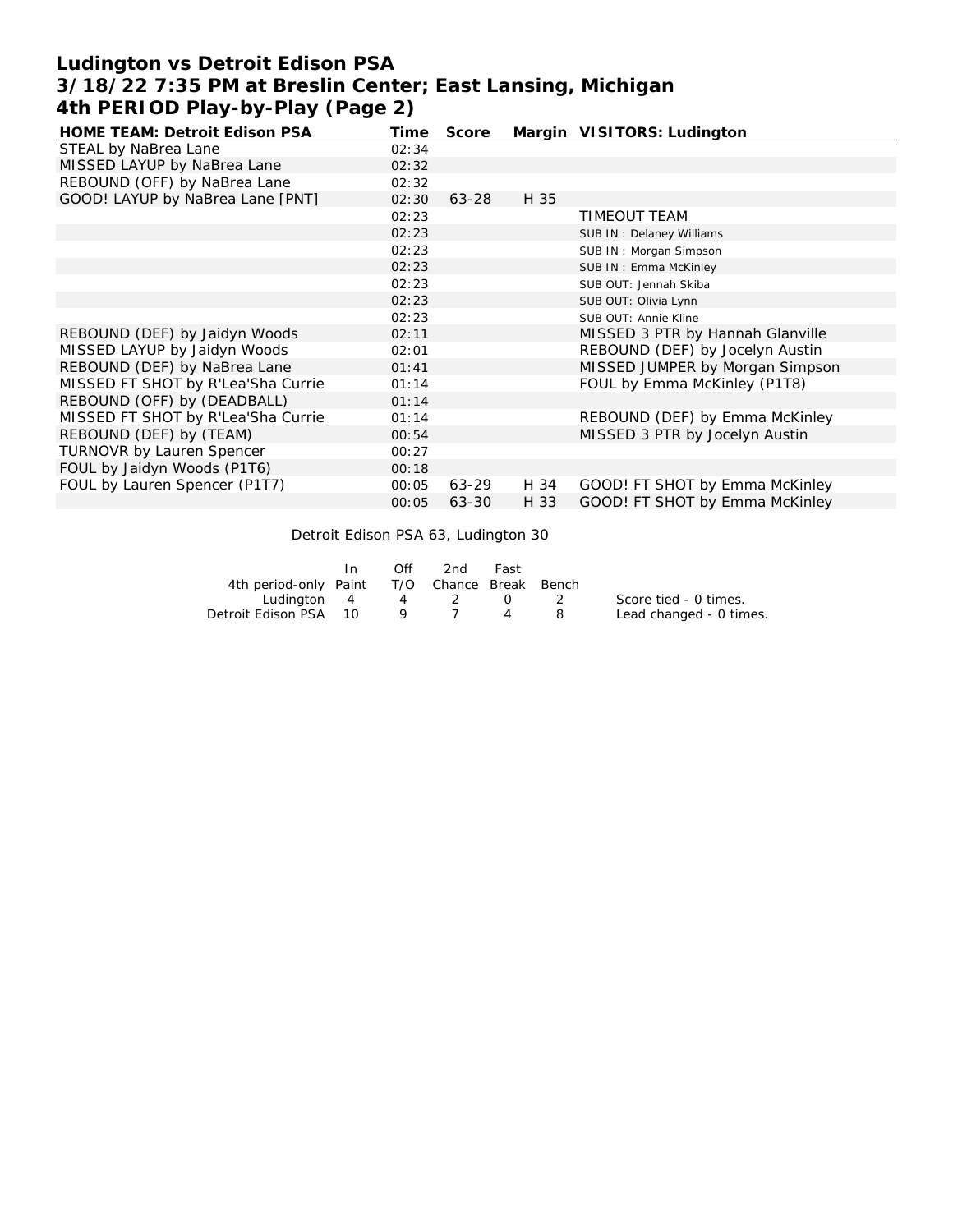#### **Official Basketball Box Score -- Thru 1st Period Ludington vs Detroit Edison PSA 3/18/22 7:35 PM at Breslin Center; East Lansing, Michigan**

## **Ludington 9 • 20-6**

|    |                                                 |         | Total   | $3-$ Ptr      |         | Rebounds      |               |                |    |                |          |               |             |                |          |
|----|-------------------------------------------------|---------|---------|---------------|---------|---------------|---------------|----------------|----|----------------|----------|---------------|-------------|----------------|----------|
| ## | Player                                          |         |         | FG-FGA FG-FGA | FT-FTA  | Off Def Tot   |               |                | PF | TP             | A        | TO            | Blk         | StII           | Min      |
| 02 | Rylee Stone                                     | $\star$ | $0 - 0$ | $O - O$       | $O - O$ | 0             | 0             | 0              | O  | 0              |          | $\mathcal{L}$ | 0           | $\overline{O}$ |          |
| 05 | RyAnn Rohrer                                    | $\star$ | $2 - 4$ | $0-0$         | $0-0$   | $\mathcal{O}$ |               |                |    | 4              | 0        | 4             | $\Omega$    | $\Omega$       | 8        |
| 20 | Abi Bandstra                                    | $\star$ | $0 - 0$ | $0 - 0$       | $0 - 0$ | O             |               | $\mathbf{1}$   | O  | 0              |          | $\mathcal{P}$ | $\mathbf 0$ | 0              | 6        |
| 25 | Karli Mesyar                                    | $\star$ | $0 - 0$ | $O - O$       | $0 - 0$ | $\Omega$      | $\Omega$      | $\overline{O}$ |    | $\overline{O}$ | $\Omega$ | $\Omega$      | $\Omega$    | $\overline{O}$ | 3        |
| 44 | Keelyn Laird                                    | $\star$ | $O-O$   | $0 - 0$       | $O - O$ | 0             | $\mathcal{P}$ | 2              |    | 0              |          | $\mathcal{P}$ | $\Omega$    | O.             | 6        |
| 10 | Annie Kline                                     |         | $1 - 1$ | $1 - 1$       | $0 - 0$ | $\mathcal{O}$ | $\Omega$      | 0              |    | 3 <sup>1</sup> | $\circ$  |               | $\Omega$    | $\overline{O}$ | 2        |
| 23 | Emma McKinley                                   |         | $0 - 0$ | $0 - 0$       | $0 - 0$ | 0             | $\Omega$      | 0              | O  | 0              | $\Omega$ | $\Omega$      | 0           | $\Omega$       | 3        |
| 35 | Olivia Lynn                                     |         | $1 - 1$ | $0 - 0$       | $0 - 0$ | $\Omega$      | $\Omega$      | $\mathcal{O}$  | O  | $\overline{2}$ |          | $\Omega$      | $\Omega$    | $\Omega$       | 4        |
|    | Team                                            |         |         |               |         |               | 3             | 4              |    |                |          |               |             |                |          |
|    | Totals                                          |         | $4-6$   | $1 - 1$       | $0-0$   |               |               | 8              | 4  | 9              | 4        |               | O           | $\overline{O}$ |          |
|    | 1st - FG %:<br>66.7%<br>$4-6$<br>$4-6$<br>Game: |         | 66.7%   |               |         |               |               |                |    |                |          |               |             |                | Deadball |

Rebounds 0,2

1st - FG %: 4-6 66.7% 3FG %: 1-1 100.0% FT %: 0-0 0.0% Game: 4-6 66.7% 1-1 100.0% 0-0 0.0%

#### **Detroit Edison PSA 17 • 18-3**

|        |                                                                                              |                                         | Total                    | 3-Ptr                |         | Rebounds      |               |                |           |                |               |          |               |                |                           |
|--------|----------------------------------------------------------------------------------------------|-----------------------------------------|--------------------------|----------------------|---------|---------------|---------------|----------------|-----------|----------------|---------------|----------|---------------|----------------|---------------------------|
| ##     | Player                                                                                       |                                         |                          | FG-FGA FG-FGA FT-FTA |         | Off Def Tot   |               |                | <b>PF</b> | TPI            | A             | TO       | Blk           | Stll           | Min                       |
| 01     | Devin Hagemann                                                                               | $\star$                                 | $1 - 2$                  | 1-1                  | $2 - 2$ | 0             | 0             | 0              | $\Omega$  | 5              | 0             | Ο        | 0             | 0              | 6                         |
| 02     | Ruby Whitehorn                                                                               | $\star$                                 | $1 - 3$                  | $0 - 0$              | $0 - 0$ | 5             | $\mathcal{O}$ | 5              |           | $\overline{2}$ | 4             |          |               | $\overline{2}$ | 6                         |
| 04     | Dakota Alston                                                                                | $\star$                                 | $1 - 3$                  | $O - 1$              | $0 - 0$ | 1             | O             | 1              | O         | 2              | $\mathbf 0$   | $\Omega$ | $\Omega$      | 0              | 4                         |
| 12     | NaKiya Bonner                                                                                | $\star$                                 | $0 - 3$                  | $0 - 2$              | $2 - 2$ | $\mathcal{O}$ |               | $\mathbf{1}$   |           | $\overline{2}$ | $\mathcal{O}$ | $\Omega$ | $\mathcal{O}$ |                | 6                         |
| 15     | Madisen Wardell                                                                              | $\star$                                 | $3 - 5$                  | $O - 1$              | $0 - 0$ | 0             | O             | 0              | O         | 6              | 0             | 0        | $\Omega$      |                | 6                         |
| $00\,$ | Myan Cooksey                                                                                 |                                         | $O - O$                  | $0 - 0$              | $0-0$   | $\mathcal{O}$ | $\Omega$      | $\Omega$       |           | 0              | $\mathcal{O}$ |          | $\mathcal{O}$ | 0              | 3                         |
| 11     | NaBrea Lane                                                                                  |                                         | $0 - 1$                  | $O-O$                | $O - O$ | 1             | $\Omega$      | 1              | O         | $\Omega$       | $\mathbf 0$   | 0        | $\mathcal{O}$ |                |                           |
| 23     | <b>Syncere Williams</b>                                                                      |                                         | $0 - 0$                  | $0 - 0$              | $0-0$   | $\mathcal{O}$ | $\mathcal{O}$ | $\Omega$       | $\Omega$  | 0              | $\Omega$      | $\Omega$ | $\mathbf{O}$  | $\overline{O}$ |                           |
| 24     | <b>Bailey Pickens</b>                                                                        |                                         | $0 - 3$                  | $O - 1$              | $0 - 0$ | 0             | O             | 0              | O         | 0              | $\Omega$      | $\Omega$ | $\Omega$      |                | 3                         |
|        | Team                                                                                         |                                         |                          |                      |         | $\Omega$      | $\Omega$      | $\Omega$       |           |                |               |          |               |                |                           |
|        | Totals                                                                                       |                                         | $6 - 20$                 | $1 - 6$              | $4 - 4$ | 7             |               | 8 <sup>1</sup> | 3         | 17             | 4             | 2        |               | 6              |                           |
|        | 1st - FG %:<br>$6 - 20$<br>30.0%<br>3FG %:<br>16.7%<br>$1 - 6$<br>FT %:<br>100.0%<br>$4 - 4$ | $6 - 20$<br>Game:<br>$1 - 6$<br>$4 - 4$ | 30.0%<br>16.7%<br>100.0% |                      |         |               |               |                |           |                |               |          |               |                | Deadball<br>Rebounds<br>0 |

| Score by periods   | 1st | .2nd' | $3rd$ | ⊺ิ∩†ลI |
|--------------------|-----|-------|-------|--------|
| Ludington          |     |       |       |        |
| Detroit Edison PSA |     |       |       |        |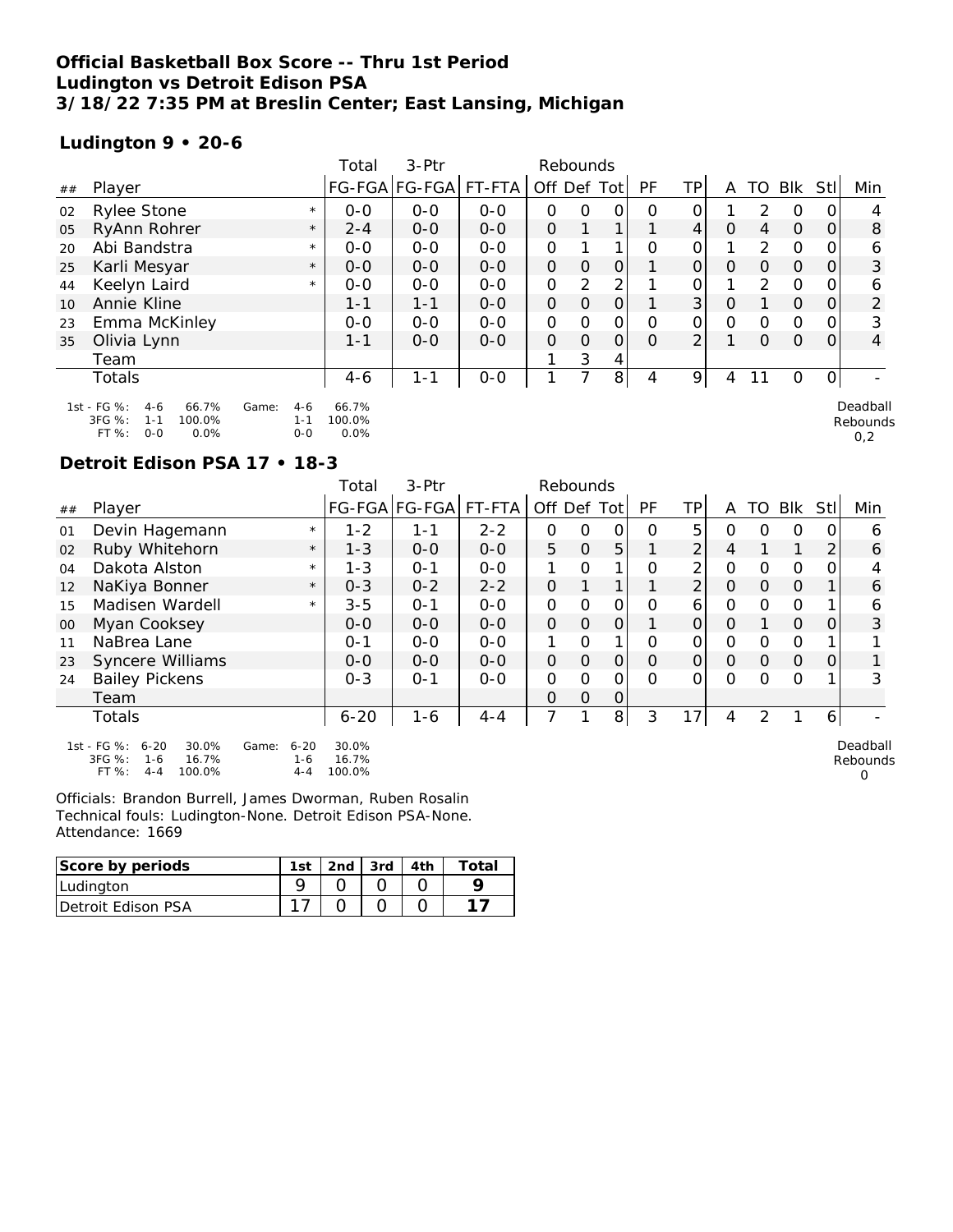## **Official Basketball Box Score -- Thru 2nd Period Ludington vs Detroit Edison PSA 3/18/22 7:35 PM at Breslin Center; East Lansing, Michigan**

## **Ludington 19 • 20-6**

|    |                                                                                            |                                       | Total                  | 3-Ptr                                   |                         |                | Rebounds |                |    |                |               |                |                |          |                             |
|----|--------------------------------------------------------------------------------------------|---------------------------------------|------------------------|-----------------------------------------|-------------------------|----------------|----------|----------------|----|----------------|---------------|----------------|----------------|----------|-----------------------------|
| ## | Player                                                                                     |                                       |                        | FG-FGA FG-FGA FT-FTA                    |                         | Off Def Tot    |          |                | PF | ΤP             | A             |                | TO BIK         | Stll     | Min                         |
| 02 | <b>Rylee Stone</b>                                                                         | $\star$                               | $0 - 0$                | $0 - 0$                                 | $O-O$                   | Ο              | 0        | 0              | 0  | 0              |               | 4              | 0              |          | 9                           |
| 05 | RyAnn Rohrer                                                                               | $\star$                               | $4 - 8$                | $O - 1$                                 | $3 - 4$                 |                | 3        | $\overline{4}$ | 1. | 11             |               | 6              | $\overline{0}$ | $\Omega$ | 15                          |
| 20 | Abi Bandstra                                                                               | $\star$                               | $0 - 0$                | $0-0$                                   | $0-0$                   | 0              | 3        | 3 <sub>l</sub> | 0  | 0              |               | $\overline{2}$ | $\mathbf 0$    |          | 11                          |
| 25 | Karli Mesyar                                                                               | $\star$                               | $O - O$                | $O - O$                                 | $0 - 2$                 | $\Omega$       |          | 1 <sub>1</sub> |    | $\overline{O}$ | $\Omega$      | $\Omega$       | $\mathbf 0$    | Ο        |                             |
| 44 | Keelyn Laird                                                                               | $\star$                               | $1 - 3$                | $0 - 0$                                 | $1 - 2$                 | 0              | 3        | 3              |    | 3              | 2             | 2              |                |          | 12                          |
| 10 | Annie Kline                                                                                |                                       | $1 - 1$                | $1 - 1$                                 | $0 - 0$                 | $\Omega$       | $\Omega$ | $\Omega$       |    | 3 <sup>1</sup> | $\mathcal{O}$ | 2              | $\overline{O}$ | Ο        | 6                           |
| 23 | Emma McKinley                                                                              |                                       | $O - O$                | $0 - 0$                                 | $0 - 0$                 | 0              | $\Omega$ | $\Omega$       | 0  | 0              | $\Omega$      |                | $\Omega$       |          | 9                           |
| 35 | Olivia Lynn                                                                                |                                       | $1 - 1$                | $0 - 0$                                 | $0-0$                   | 0              | $\Omega$ | 0              | 0  | $\overline{2}$ |               | $\Omega$       | $\Omega$       | Ο        | 8                           |
|    | Team                                                                                       |                                       |                        |                                         |                         |                | 4        | 5              |    |                |               |                |                |          |                             |
|    | Totals                                                                                     |                                       | $7 - 13$               | $1 - 2$                                 | $4 - 8$                 | $\overline{2}$ | 14       | 16             | 4  | 19             | 6             | 17             |                |          |                             |
|    | 1st - FG %:<br>66.7%<br>$4 - 6$<br>3FG %:<br>100.0%<br>$1 - 1$<br>FT %:<br>$O - O$<br>0.0% | $3 - 7$<br>2nd:<br>$0 - 1$<br>$4 - 8$ | 42.9%<br>0.0%<br>50.0% | Game:<br>$7 - 13$<br>$1 - 2$<br>$4 - 8$ | 53.8%<br>50.0%<br>50.0% |                |          |                |    |                |               |                |                |          | Deadball<br>Rebounds<br>2,3 |

## **Detroit Edison PSA 32 • 18-3**

|        |                                                                                              |                                        | Total                  | 3-Ptr                                |                          | Rebounds      |                |              |                |                |               |          |               |                |                           |
|--------|----------------------------------------------------------------------------------------------|----------------------------------------|------------------------|--------------------------------------|--------------------------|---------------|----------------|--------------|----------------|----------------|---------------|----------|---------------|----------------|---------------------------|
| ##     | Player                                                                                       |                                        |                        | FG-FGA FG-FGA  FT-FTA                |                          | Off Def Tot   |                |              | PF             | TP             | A             | TO       | Blk           | StI            | Min                       |
| 01     | Devin Hagemann                                                                               | $\star$                                | $1 - 3$                | 1-1                                  | $2 - 2$                  | 0             |                |              | O              | 5              | $\mathcal{P}$ | $\Omega$ | $\Omega$      |                | 14                        |
| 02     | Ruby Whitehorn                                                                               | $\star$                                | $2 - 6$                | $0 - 0$                              | $0 - 0$                  | 8             | $\overline{O}$ | 8            | 2              | $\overline{4}$ | 5.            |          |               | 2              | 9                         |
| 04     | Dakota Alston                                                                                | $\star$                                | $2 - 5$                | $1 - 3$                              | $O-O$                    | 1             | $\mathcal{P}$  | 3            | Ο              | 5              |               |          | $\Omega$      | 2              | 12                        |
| 12     | NaKiya Bonner                                                                                | $\star$                                | $2 - 6$                | $0 - 2$                              | $2 - 2$                  | $\Omega$      |                |              | $\overline{2}$ | 6              | $\Omega$      | $\Omega$ | $\mathbf 0$   | 2              | 12                        |
| 15     | Madisen Wardell                                                                              | $\star$                                | $5 - 12$               | $0 - 1$                              | $0-0$                    | 0             | 2              | 2            |                | 10             | $\Omega$      |          | $\Omega$      |                | 14                        |
| $00\,$ | Myan Cooksey                                                                                 |                                        | $0 - 0$                | $0 - 0$                              | $0 - 0$                  | $\Omega$      | $\Omega$       | 0            |                | $\Omega$       | $\Omega$      |          | $\mathcal{O}$ | $\Omega$       | 6                         |
| 11     | NaBrea Lane                                                                                  |                                        | $O - 1$                | $0 - 0$                              | $0 - 0$                  |               | O              |              | Ο              | 0              | $\Omega$      | $\Omega$ | $\circ$       |                |                           |
| 23     | Syncere Williams                                                                             |                                        | $0 - 0$                | $O-O$                                | $0 - 0$                  | $\mathcal{O}$ | $\mathbf{O}$   | $\mathbf{O}$ | O              | $\mathcal{O}$  | $\Omega$      | $\Omega$ | $\mathbf 0$   | $\overline{O}$ |                           |
| 24     | <b>Bailey Pickens</b>                                                                        |                                        | 1-5                    | $0 - 2$                              | $O-O$                    |               | $\Omega$       |              | $\mathcal{P}$  | 2              | $\Omega$      | $\Omega$ | $\Omega$      |                | 8                         |
|        | Team                                                                                         |                                        |                        |                                      |                          | 0             | $\overline{O}$ | 0            |                |                |               |          |               |                |                           |
|        | Totals                                                                                       |                                        | $13 - 38$              | $2 - 9$                              | $4 - 4$                  | 11            | 6              | 17           | 8              | 32             | 8             | 4        |               | 10             |                           |
|        | 1st - FG %:<br>$6 - 20$<br>30.0%<br>3FG %:<br>16.7%<br>$1 - 6$<br>FT %:<br>100.0%<br>$4 - 4$ | $7 - 18$<br>2nd:<br>$1 - 3$<br>$0 - 0$ | 38.9%<br>33.3%<br>0.0% | 13-38<br>Game:<br>$2 - 9$<br>$4 - 4$ | 34.2%<br>22.2%<br>100.0% |               |                |              |                |                |               |          |               |                | Deadball<br>Rebounds<br>O |

| Score by periods           | 1st | . 2nd   3rd   4th |  | Total |
|----------------------------|-----|-------------------|--|-------|
| Ludington                  |     |                   |  |       |
| <b>IDetroit Edison PSA</b> |     |                   |  |       |